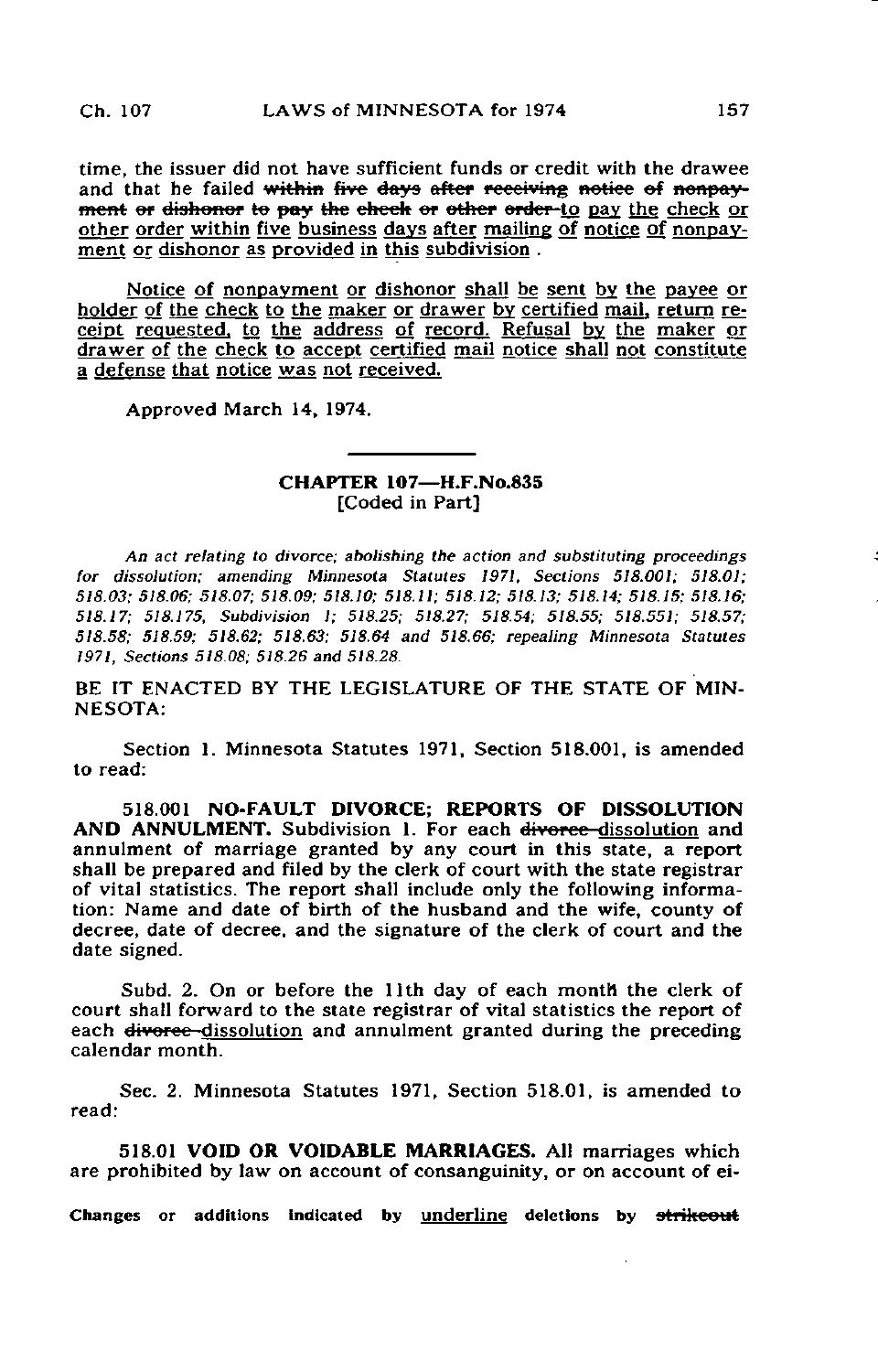ther or both parties being under the age established for marriage by Minnesota Statutes, Section 517.03, or on account of either party having a former husband or wife then living, if solemnized within this state, shall be absolutely void, without any decree of diverce-dissolution or other legal proceedings; provided, that if any person whose husband or wife has been absent for five successive years, without being known to such person to be living during that time, marries during the lifetime of such absent husband or wife, the marriage shall be void only from the time that its nullity is duly adjudged.

Sec. 3. Minnesota Statutes 1971, Section 518.03, is amended to read:

518.03 ACTION TO ANNUL. When the validity of a marriage is disputed for any of the causes mentioned in section  $518.01$  or  $518.02$ , either party may begin an action in the district court of the county where either resides, to annul the same. In such action the complaint shall be filed and proceedings had thereon as in actions for divorce proceedings for dissolution and, upon due proof of the nullity of the marriage, it shall be adjudged null and void.

Sec. 4. Minnesota Statutes 1971, Section 518.06, is amended to read:

518.06 GROUNDS. A divorce from the bonds of matrimony may be adjudged by the district court for any of the following causes:

t±) Adultery-

(3} Impotency;

{£) A course of conduct detrimental te the marriage relationship of the party seeking the divorce;

(4) Sentence to imprisonment in any state or United States prison er any state or United States reformatory subsequent to the marriage; and in such case a pardon shall not restore the conjugal rights;

(6) Wilful desertion for one year next preceding the commence ment of the action:

(S) Habitual drunkenness for ene year immediately preceding the commencement of the action;

(7) Three years under commitment pursuant to the provisions of chapter 253A for mental illness or previous commitment statutes, provided that? (a) Commitment ttsetf be sufficient with er without institu tionalization; (b) the three years need not be continuous; (e) in granting a divorce upon this ground, notice of the pendency of the action shall be served in such manner as the court may direct, upon the guardian of the person and the guardian ef the estate ef sueh mentally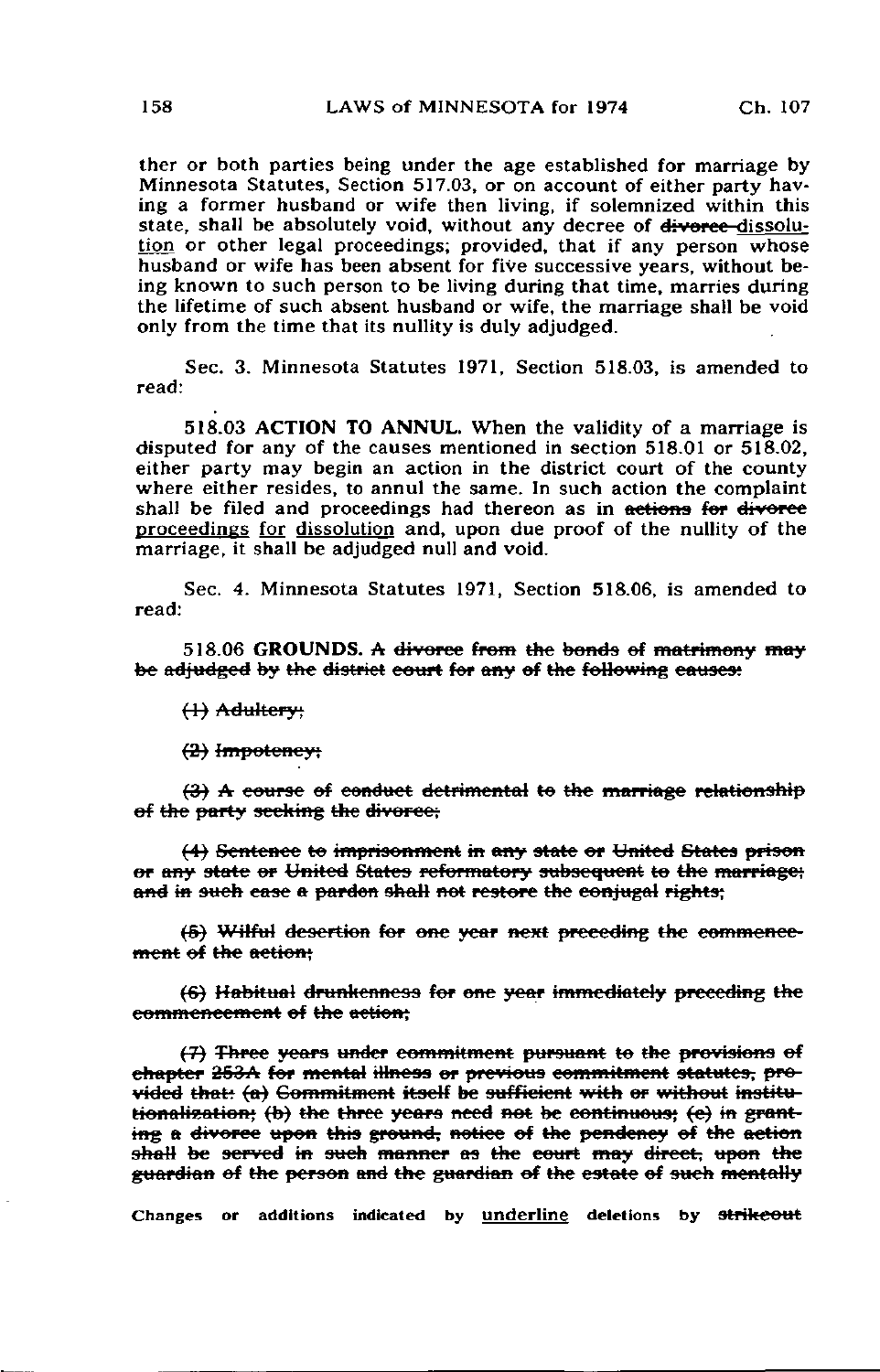ill person, if such guardian or guardians have been appointed and have qualified, and if such mentally ill person be confined, upon the superintendent of the institution in which such mentally ill person is confined; (d) such guardian and superintendent of the institution shall be entitled to appear and be heard upon any and all issues;  $(e)$  the rights of the parties as to the support and maintenance of the mentally ill person shall not be altered in any way by the granting of the divorce;  $(f)$  the person be under commitment for mental illness at the time of the commencement of the action; and  $\left(\alpha\right)$  a guardian ad litem shall be appointed for such mentally ill person;

(8) Continuous separation under decree of limited divorce for more than five years next preceding the commencement of the action, and continuous separation under an order or decree of separate maintenance for a period of two years immediately preceding the commencement of the action.

 $(0)$  A decree of divorce may be adjudged to either husband or wife notwithstanding that both have conducted themselves in such manner as to constitute grounds for divorce. Subdivision 1. A dissolution of a marriage may be granted by a court of competent jurisdiction upon a showing to the satisfaction of the court that there has been an irretrievable breakdown of the marriage relationship.

Subd. 2. A court may make a finding that there has been an irretrievable breakdown of the marriage relationship if the finding is supported by evidence of any of the following:

(1) A course of conduct detrimental to the marriage relationship of the party seeking the dissolution;

(2) Sentence to imprisonment in any state or United States prison or any state or United States reformatory subsequent to the marriage: and in such case a pardon shall not restore the conjugal rights;

(3) Habitual alcoholism or chemical dependency for a period of one year immediately prior to the commencement of the proceedings:

(4) Commitment pursuant to the provisions of chapter 253A for mental illnegs or previous commitment statutes, provided that: (a) Commitment itself be sufficient with or without institutionalization: (b) in granting a dissolution upon this ground, notice of the pendency of the action shall be served in such manner as the court may direct, upon the guardian of the person and the guardian of the estate of such mentally ill person, if such guardian or guardians have been appointed and have qualified, and if such mentally ill person be confined, upon the superintendent of the institution in which such mentally ill person is confined: (c) such guardian and superintendent of the institution shall be entitled to appear and be heard upon any and all issues;  $(d)$ the rights of the parties as to the support and maintenance of the mentally ill person shall not be altered in any way by the granting of the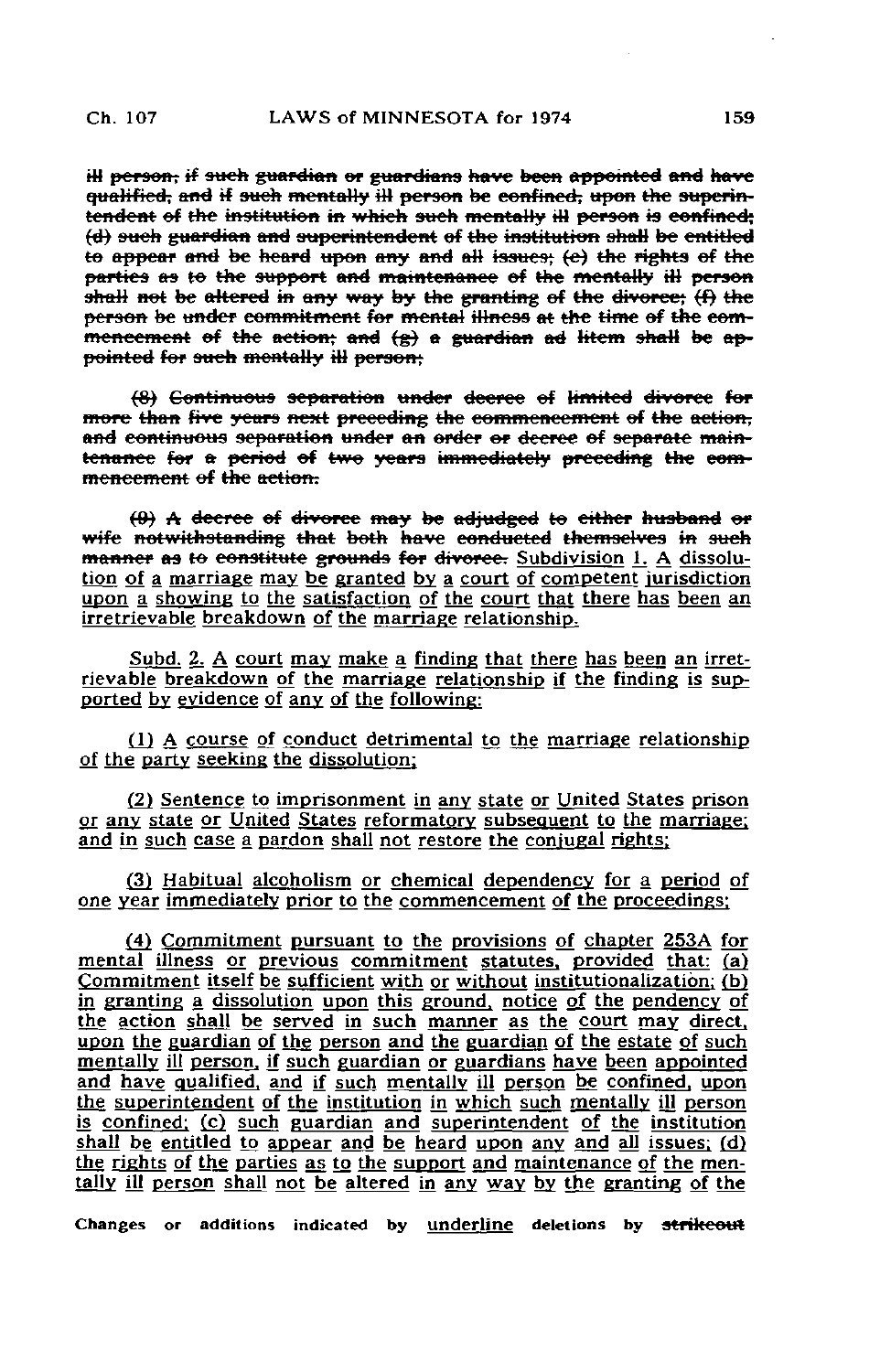dissolution; (e) the person be under commitment for mental illness at the time of the commencement of the action; and (f) a guardian ad litem shall be appointed for such mentally ill person:

(5) Continuous separation under an order of decree of separate maintenance for a period of one year immediately preceding the commencement of the proceeding;

(6) Serious marital discord adversely affecting the attitude of one or both of the parties toward the marriage.

Sec. 5. Minnesota Statutes 1971, Section 518.07, is amended to read:

518.07 RESIDENCE OF PETITIONER. No divorce dissolution shall be granted unless the plaintiff petitioner has resided in this state one year immediately preceding the filing of the complaint, except for adultery committed while the plaintiff was a resident of this state petition .

Sec. 6. Minnesota Statutes 1971, Section 518.09, is amended to read:

518.09 PROCEEDING; HOW AND WHERE BROUGHT; VENUE. An action for divorce or separate maintenance may be brought by a wife in her own name, and all actions for divorce shall be commenced by summons and complaint in the county where the plaintiff resides; as hereinafter provided, subject to the power of the court to change the place of trial by consent of parties, or when it shall appear that an impartial trial cannot be had in the county where the action is pending. or that the convenience of witnesses and ends of justice would be promoted by the change. A proceeding for dissolution or separate maintenance may be brought by a petitioner and all such proceedings shall be commenced by summons and petition in the county where the petitioner resides, as hereinafter provided, subject to the power of the court to change the place of hearing by consent of the parties, or when it shall appear to the court that an impartial hearing cannot be had in the county where the proceedings are pending, or when the convenience of the parties or the ends of justice would be promoted by the change.

Sec. 7. Minnesota Statutes 1971. Section 518.10, is amended to read:

518.10 REQUISITES OF PETITION. The complaint shall state:

1) The names and ages of the parties, the riage, and the facts relating to the residence of the plaintiff in this state.

 $(2)$  The names and dates of birth of the minor and dependent chil-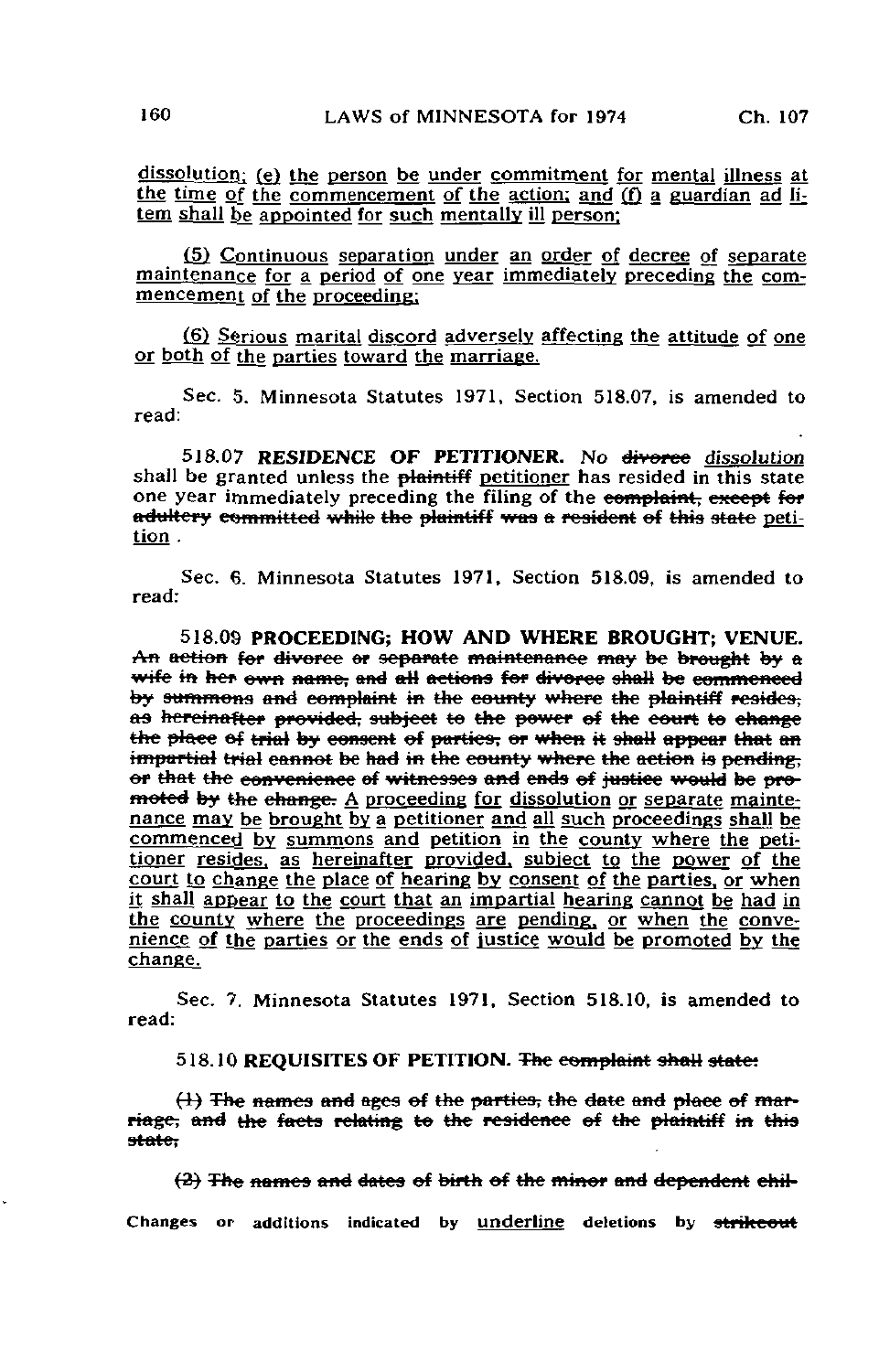dren of the parties,

 $(3)$  The statutory ground of the action.

The facts relied upon as the statutory ground of the action shall be furnished in a verified bill of particulars within ten days after a written demand therefor. The time to answer or reply shall begin to run from the time such bill of particulars is furnished. The eourt may, upon motion therefor, order either party to furnish such a verified bill of particulars; or if the bill of particulars furnished is insufficient, to require such additional facts so as to advise the other party of the facts relied upon as the statutory ground of the action. The petition for dissolution of marriage shall:

(1) State the name and address of the petitioner and his attorney;

(2) State the place and date of marriage of the parties:

(3) State the name and address, if known, of the respondent;

(4) State the name and age of each minor child by date of birth whose welfare may be affected by the controversy:

(5) State whether or not a separate proceeding for dissolution of marriage has been commenced by the respondent and whether such proceeding is pending in any court in this state or elsewhere;

(6) Allege that the petition has been filed in good faith and for the purposes set forth therein:

(7) Allege that there has been an irretrievable breakdown of the marriage relationship^

(8) Set forth any application for temporary support of the petitioner and any children;

(9) Set forth any application for permanent alimony or support. child custody, or disposition of property, as well as attorneys' fees and suit money, without enumerating the amounts thereof; and

(10) State that the petitioner has been for the last year a resident of the statg.

The petition shall be verified by the petitioner, and its allegations established by competent evidence.

Sec. 8. Minnesota Statutes 1971. Section 518.11, is amended to read:

518.11 SERVICE; PUBLICATION. Copies of the summons and eomplaint-petition shall be served on the defendant respondent person-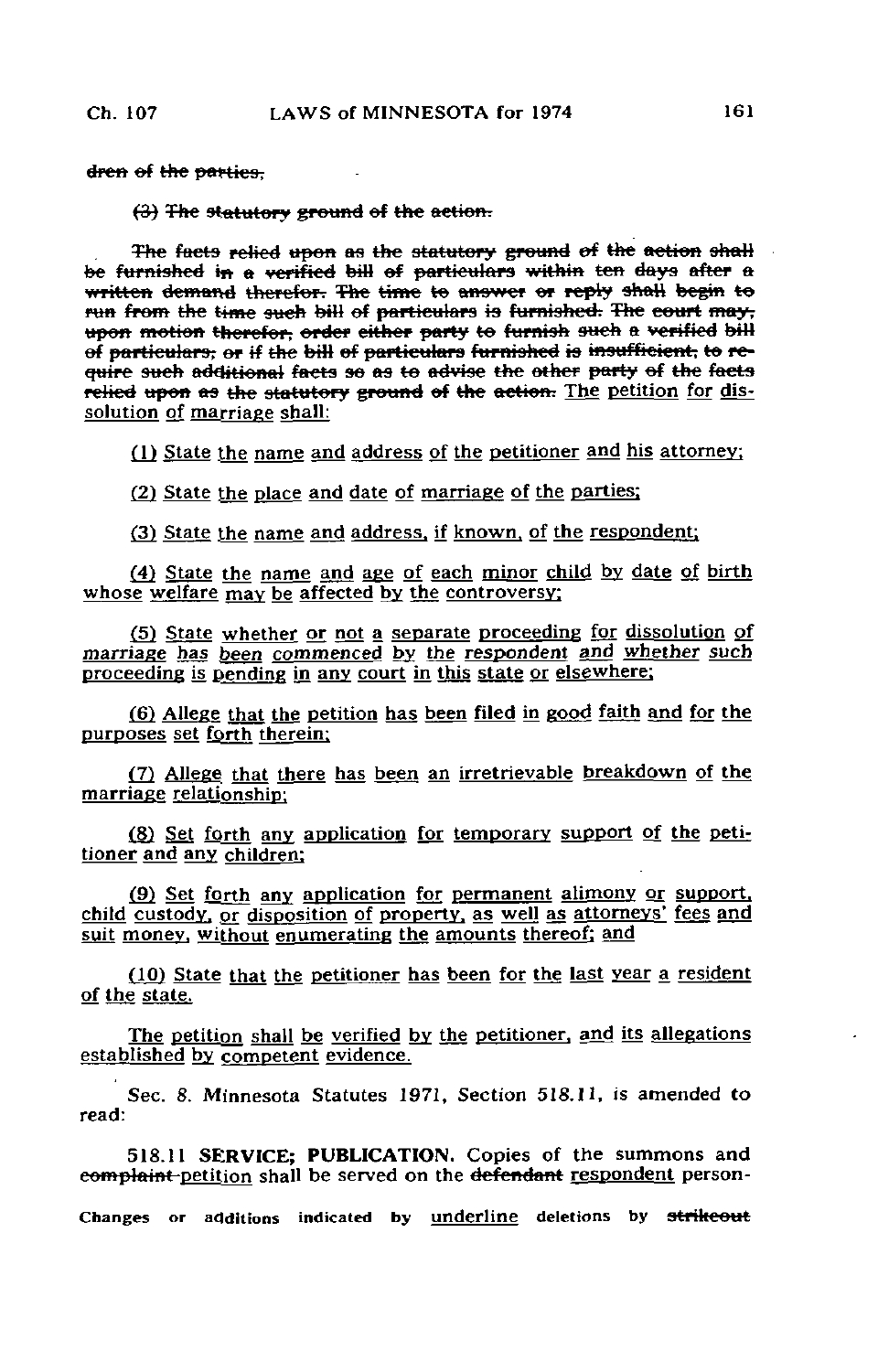ally, and, when such service is made out of this state and within the United States, it may be proved by the affidavit of the person making the same, with the certificate of the elerk of the court of the county to the identity of the officer taking the affidavit; and when made without the United States it may be proved by the affidavit of the person making the same, taken before and certified by any United States minister, charge d'affaires, commissioner, consul or commercial agent, or other consular or diplomatic officer of the United States appointed to reside in such country, including all deputies or other representatives of such officer authorized to perform their duties; or before an officer authorized to administer an oath with the certificate of an officer of a court of record of the country wherein such affidavit is taken as to the identity and authority of the officer taking the same, but, if personal service cannot well be made, the court may order service of the summons by publication, which publication shall be made as in other actions.

Sec. 9. Minnesota Statutes 1971, Section 518.12, is amended to read:

518.12 TIME FOR ANSWERING. The defendant-respondent shall have 30 days in which to answer the complaint petition. In case of service by publication, the 30 days shall not begin to run until the expiration of the period allowed for publication.

Sec. 10. Minnesota Statutes 1971, Section 518.13, is amended to read:

518.13 FAILURE TO ANSWER; REFERENCE. If the defendant respondent does not appear after service duly made and proved, the court may hear and determine the action proceeding at a general or special term, or in vacation; provided, that the court or judge, upon application, may refer the action-proceeding to a referee to take and report the evidence therein. When issue is joined, like proceedings shall be had as in eivil actions. Hearings for dissolution of marriage shall be heard in open court or before a referee appointed by the court to receive the testimony of the witnesses, or depositions taken as in other equitable actions. However, the court may in its discretion close the hearing. Hearings held for the purpose of determining child custody may be limited in attendance by the court to the affected parties and necessary witnesses if any.

Sec. 11. Minnesota Statutes 1971, Section 518.14, is amended to read:

518.14 TEMPORARY SUPPORT MONEY; COSTS AND DIS-BURSEMENTS AND ATTORNEY'S FEES. In any action proceeding brought either for divorce-dissolution or separate maintenance, the court, in its discretion, may require one party to pay a reasonable amount, necessary to enable the other spouse to carry on, or to defend the aetion contest the proceeding, and to support such spouse and the children during its pendency. The court may adjudge costs and dis-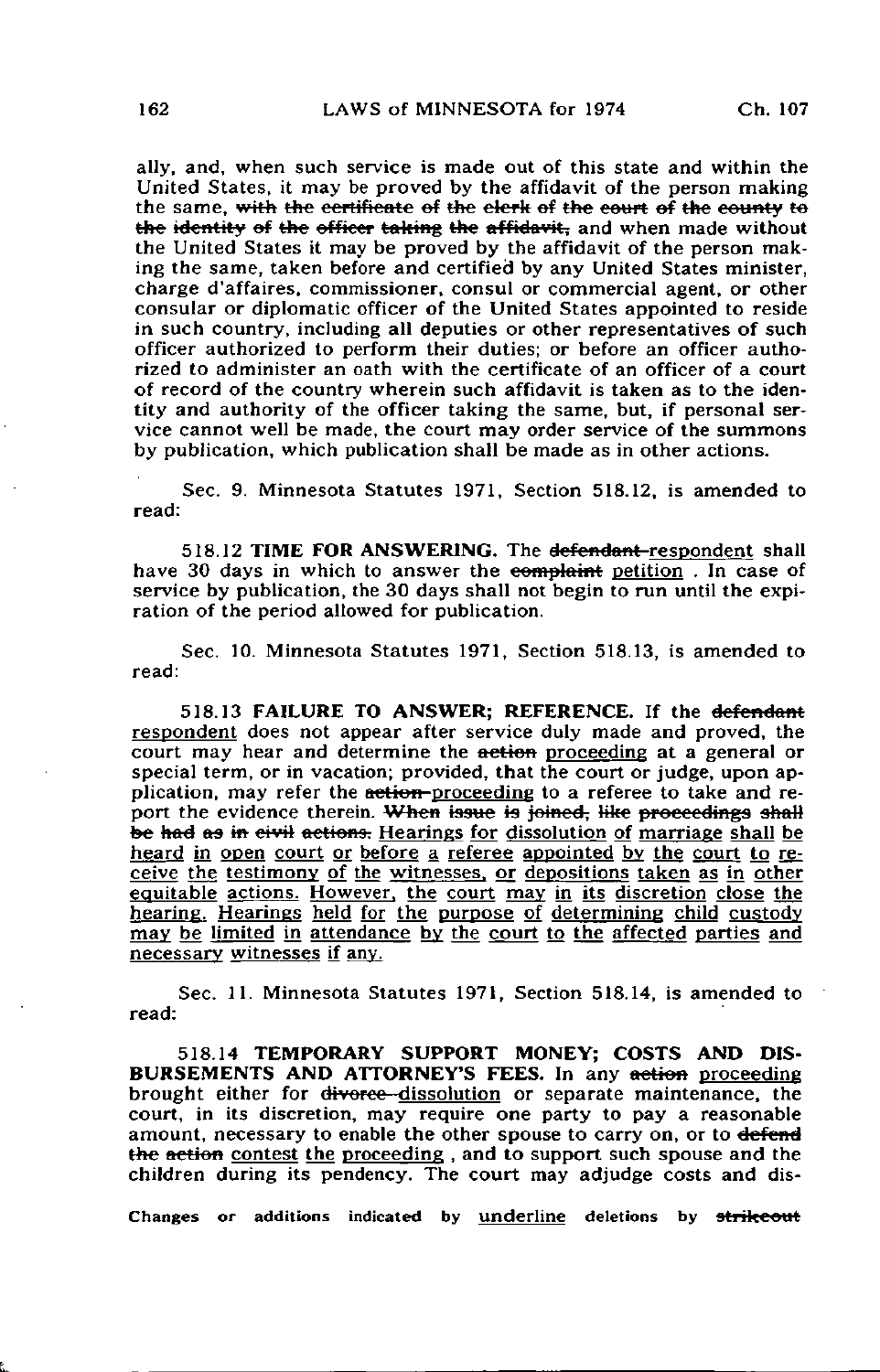bursements against either party. The court may authorize the collection of any money so awarded by execution, or out of any property sequestered, or in any other manner within the power of the court. An award of attorney's fees made by the court during the pendency of the action-proceeding or in the final judgment survives the action-proceeding and if not paid by the party directed to pay the same may be enforced as above provided or by a separate civil action brought by the attorney in his own name. If the action-proceeding is dismissed or abandoned prior to determination and award of attorney's fees the court may nevertheless award attorney's fees upon the attorney's motion and such award shall also survive the action-proceeding and may be enforced in the same manner as last above provided.

Sec. 12. Minnesota Statutes 1971, Section 518.15, is amended to read:

518.15 PROTECTION OF PARTY. When an action-a proceeding is commenced, or about to be commenced, to annul a marriage, or for a divorce-dissolution or separation, the court may, at any time, on the petition of the wife-a party, prohibit the husband-other party from imposing any restraint on her-the petitioning party's personal liberty during the pendency of the action proceeding .

Sec. 13. Minnesota Statutes 1971, Section 518.16, is amended to read:

518.16 CUSTODY OF CHILDREN DURING PENDENCY. The court, on the application of either party, may make such order concerning the care and custody of the minor children of the parties, and their suitable maintenance, during the pendency of such action-proceeding , and such temporary orders relative to the persons or property of the parties, as shall be deemed necessary and proper.

Sec. 14. Minnesota Statutes 1971, Section 518.17, is amended to read:

518.17 CUSTODY AND SUPPORT OF CHILDREN ON JUDG-MENT. Upon adjudging the nullity of a marriage, or a diverse dissolution or separation, the court may make such further order as it deems just and proper concerning the care, custody, and maintenance of the minor children of the parties and may determine with which of the parents they, or any of them, shall remain, having due regard to the age and sex of such children and the children's relationship with each parent prior to the commencement of the aetion proceeding. In determining the parent with whom a child shall remain, the court shall consider all facts in the best interest of the children and shall not prefer one parent over the other solely on the basis of the sex of the parent. In determining the appropriate amount of child support to be paid by each parent, the court shall consider the earning capacity and financial circumstances of each parent. On petition for any change in child support because of alleged change in circumstances the court shall take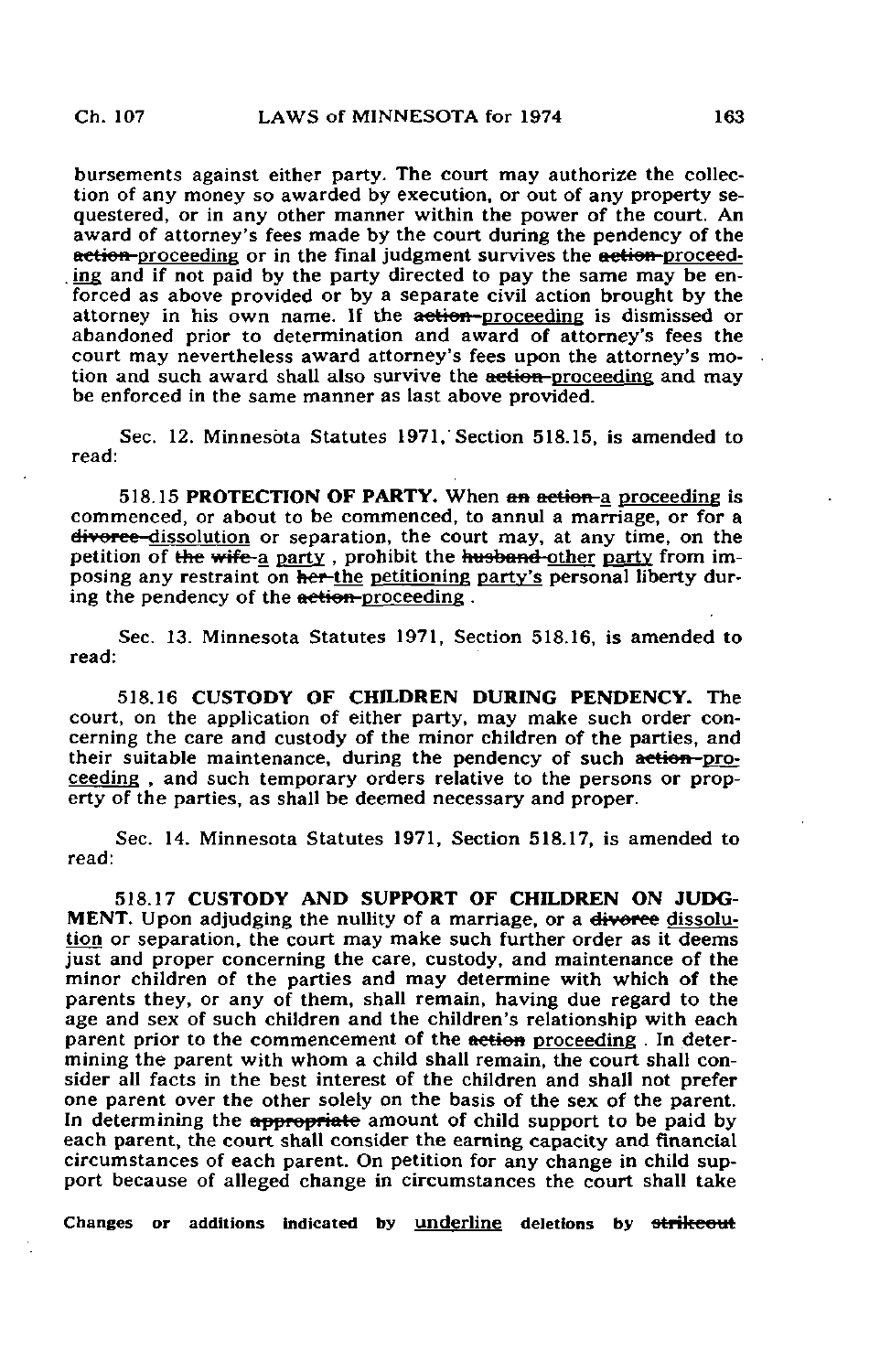into consideration the earning capacity and financial circumstances of each parent and the custodial parent's spouse, if any.

Sec. 15. Minnesota Statutes 1971, Section 518.175, Subdivision 1, is amended to read:

518.175 VISITATION OF CHILDREN AND NONCUSTODIAL PARENT. Subdivision 1. In all divorce proceedings for dissolution, subsequent to the commencement of the **action** proceeding and continuing thereafter during the minority of the child, the court may, upon the request of the noncustodial parent, grant such rights of visitation as will enable the child and the noncustodial parent to maintain such child to parent relationship as will be beneficial to the child. The court shall consider the age of the child and the child's relationship with the noncustodial parent prior to the commencement of the action-proceeding . The court may deny visitation rights to the noncustodial parent if such visitation is not in the best interest of the child. A parent's failure to pay support because of the parent's inability to do so shall not be sufficient cause for denial of visitation, unless such inability is willful.

Sec. 16. Minnesota Statutes 1971, Section 518.25, is amended to read:

518.25 REMARRIAGE; REVOCATION. When a divorce dissolution has been granted, and the parties afterward intermarry, the court, upon their joint application, and upon satisfactory proof of such marriage, may revoke all decrees and orders of diversee-dissolution, alimony, and subsistence which will not affect the rights of third persons.

Sec. 17. Minnesota Statutes 1971, Section 518.27, is amended to read:

518.27 EFFECT OF DISSOLUTION; NAME OF PARTY. When a decree of <del>divorce</del>-dissolution from the bonds of matrimony is granted in this state, such  $\overline{\text{decrete}}$  shall completely dissolve the marriage contract as to both parties. In all actions for a divorce brought by a woman, If a divorce dissolution is granted, the court may change the name of such woman-either party, upon the request of the party, who shall thereafter be known by such name as the court designates in its decree.

Sec. 18. Minnesota Statutes 1971, Section 518.54, is amended to read:

518.54 DEFINITIONS. Subdivision I. TERMS. For the purposes of sections 518.54 to 518.67, the terms defined in this section shall have the meanings respectively ascribed to them.

Subd. 2. CHILD. "Child" means an individual under 18 years of age, or an individual who, by reason of his physical or mental condition, is unable to support himself.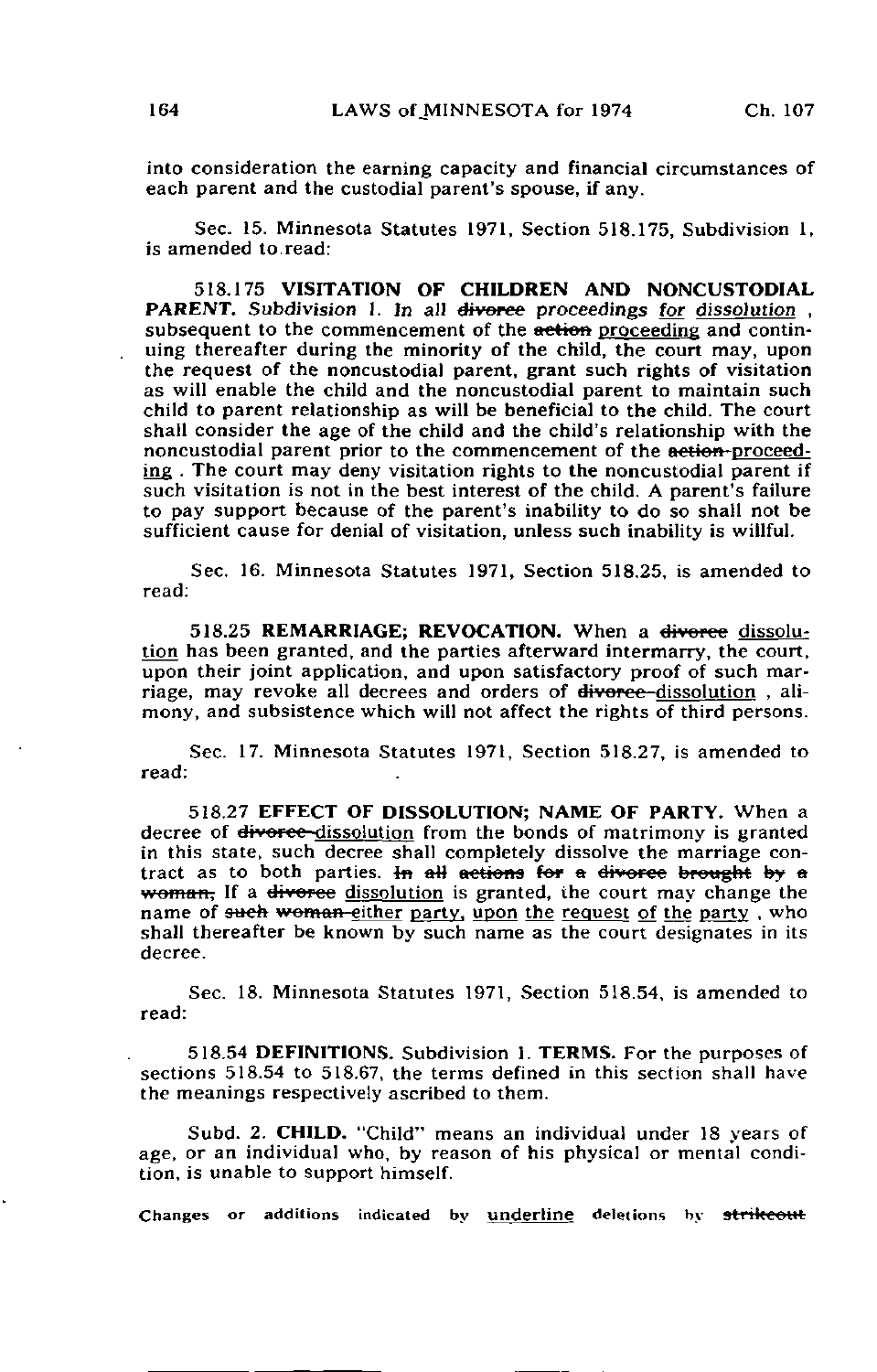Subd. 3. ALIMONY. "Alimony" means an award made in a  $di$ vorce-dissolution proceeding of payments from the future income or earnings of one spouse for the support and maintenance of the other.

Subd. 4. SUPPORT MONEY. "Support money" means an award in a divorce dissolution or annulment proceeding for the care, support and education of any child of the marriage or of the parties to the annulment proceeding.

Subd. 5. PROPERTY ACQUIRED DURING COVERTURE. Except as provided in this subdivision, "property acquired during coverture" means any property, real or personal, acquired by the parties, or either of them, to a <del>divorce dissolution</del> or annulment proceeding at any time during the existence of the marriage relation between them, or at any time during which the parties were living together as husband and wife under a purported marriage relationship which is annulled in an annulment proceedings. "Property acquired during coverture" does not include any property real or personal, acquired by either spouse before, during, or after coverture, where said property is acquired as a gift, bequest, devise or inheritance made by a third party to one but not to the other spouse, or any property transferred from one spouse to the other.

Sec. 19. Minnesota Statutes 1971, Section 518.55, is amended to read:

518.55 ALIMONY OR SUPPORT MONEY. Every award of alimony or support money in a judgment of divorce dissolution shall clearly designate whether the same is alimony or support money, or what part of the award is alimony and what part thereof is support money. Any award of payments from future income or earnings of the custodial parent shall be presumed to be alimony. Any award of payments from the future income or earnings of the non-custodial parent shall be presumed to be support money unless otherwise designated by the court. In any judgment of <del>divorce</del>-dissolution the court may determine, as one of the issues of the case, whether or not either spouse is entitled to an award of alimony notwithstanding that no award is then made, or it may reserve jurisdiction of the issue of alimony for determination at a later date.

Sec. 20. Minnesota Statutes 1971, Section 518.551, is amended to read:

518.551 ALIMONY AND SUPPORT PAYMENTS MADE TO WEL-FARE AGENCIES. Notwithstanding any law to the contrary, any court having jurisdiction over matters of divorce proceedings for dissolution shall direct that all payments ordered for alimony and support shall be made to the agency responsible for the welfare payments, when it appears that the party who is to receive the alimony and support payments will receive public assistance. Amounts so received by the board over and above the amount granted to the party receiving public assis-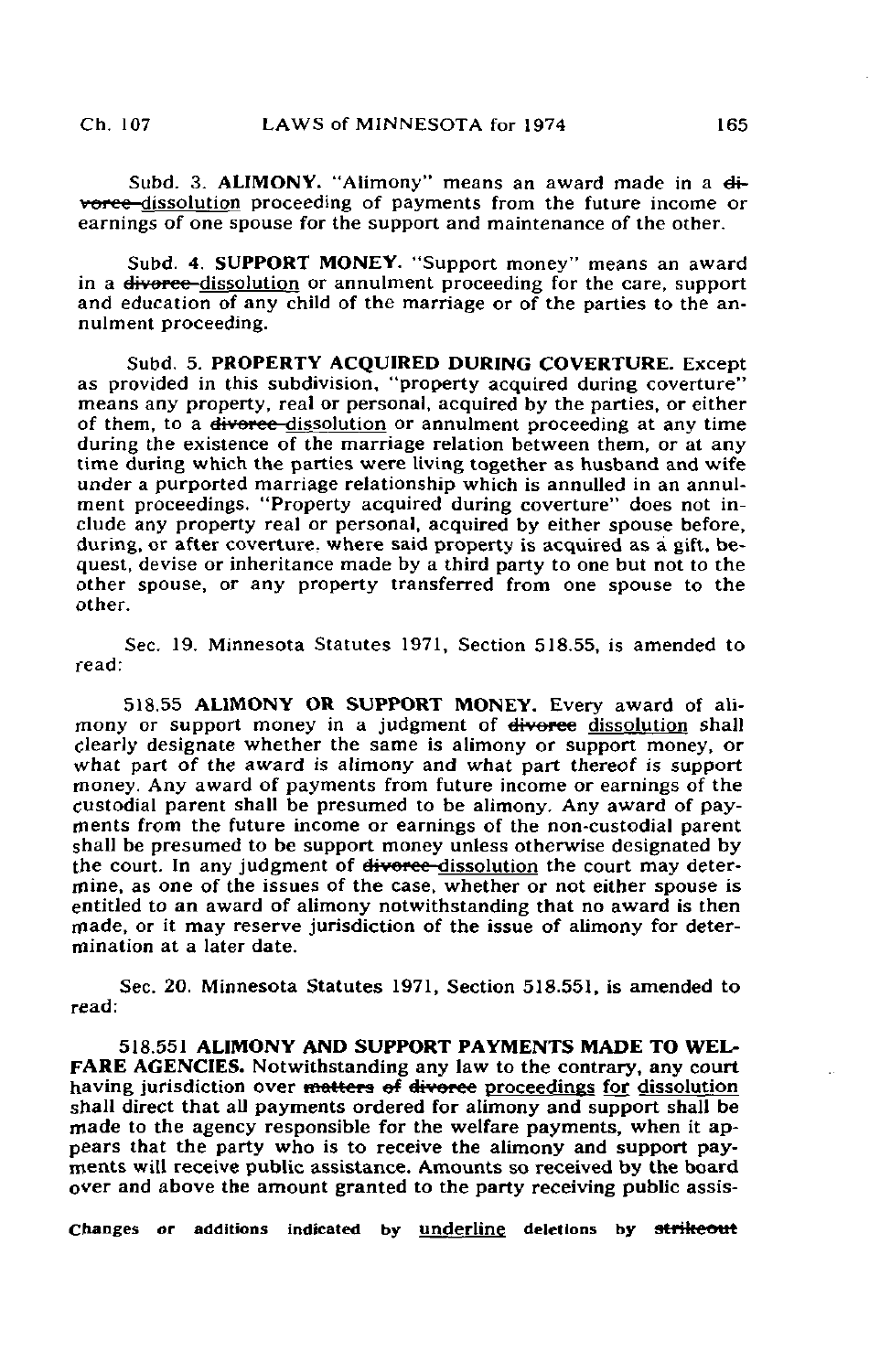tance shall be remitted to that party.

The agency responsible for the welfare payments shall be notified by the plaintiff-petitioner of all actions for divorce-proceedings for dissolution , separate maintenance or for the custody of a child if either party is receiving aid to families of dependent children or applies for such aid subsequent to the commencement of such action proceeding. Failure of such notification shall not affect the validity of the action for divorce-proceeding for dissolution, separate maintenance, or custody of the child.

Sec. 21. Minnesota Statutes 1971, Section 518.57, is amended to read:

518.57 MINOR CHILDREN, MAINTENANCE. Upon a decree of divorce-dissolution or annulment, the court may make such further order as it deems just and proper concerning the maintenance of the minor children as is provided by section 518.17, and for the maintenance of any child of the parties as defined in this act, as support money, and may make the same a lien or charge upon the property of the parties to such action-proceeding, or either of them, either at the time of the entry of such judgment or by subsequent order upon proper application therefor.

Sec. 22. Minnesota Statutes 1971, Section 518.58, is amended to read:

518.58 DISPOSITION OF PROPERTY ACQUIRED DURING COV-**ERTURE.** Upon a divorce for any cause-dissolution of a marriage or upon an annulment, the court may make such disposition of the property of the parties acquired during coverture as shall appear just and equitable, having regard to the nature and determination of the issues in the case, the amount of alimony or support money, if any, awarded in the judgment, the manner by which said property was acquired and the persons paying or supplying the consideration therefor, the charges or liens imposed thereon to secure payment of alimony or support money, and all the facts and circumstances of the case.

Sec. 23. Minnesota Statutes 1971, Section 518.59, is amended to read:

518.59 HOUSEHOLD GOODS, FURNITURE, AND OTHER PROP-**ERTY.** Upon a <del>divorce for any cause d</del>issolution of a marriage; the court may also award to either spouse the household goods and furniture of the parties, whether or not the same was acquired during coverture, and may also order and decree to either spouse such part of the real and personal estate of the other not acquired during coverture, not exceeding in present value one-half thereof, as it deems just and reasonable, having regard to the amount of property decreed under section 518.58, the amount of alimony and support money awarded, if any, the character and situation of the parties, the nature and determi-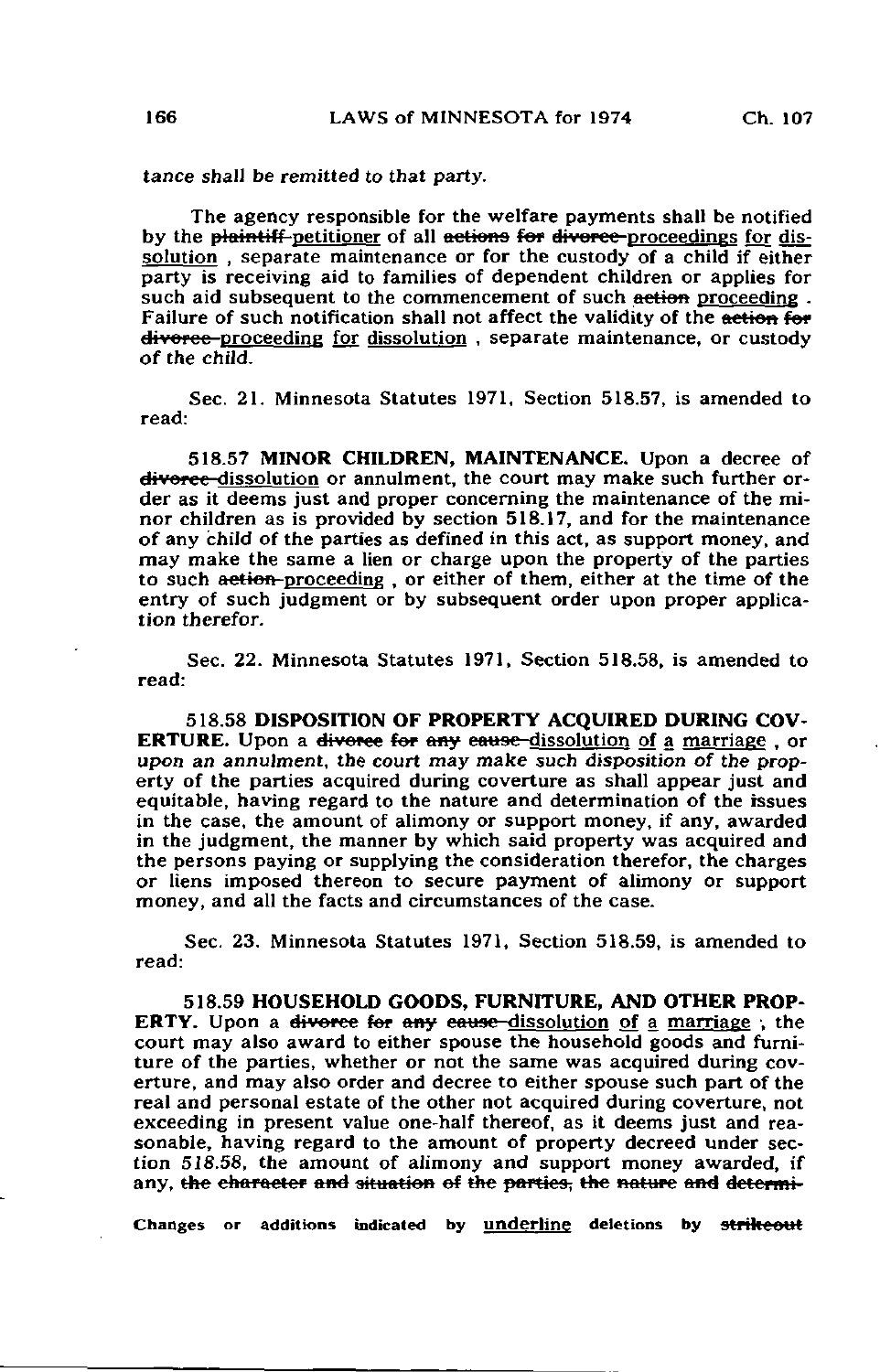notion of the issues, and all other circumstances of the case.

Sec. 24. Minnesota Statutes 1971, Section 518.62, is amended to read:

518.62 TEMPORARY ALIMONY. Temporary alimony may be awarded as provided in section 518.14, and temporary support money may be awarded as provided in section 518.16, for the support of any children of the parties, including children as defined in section 518.54; and the court may also award to either party to the action-proceeding, having due regard to all the circumstances and the party awarded the custody of the children, the right to the exclusive use of the household goods and furniture of the parties pending the action-proceeding and the right to the use of the homestead of the parties, exclusive or otherwise, pending the **ection** proceeding; and the court may order and direct either party to remove from the homestead of the parties upon proper application to the court for such order, pending the action proceeding .

Sec. 25. Minnesota Statutes 1971, Section 518.63, is amended to read:

518.63 HOMESTEAD, OCCUPANCY. The court, having due regard to all the circumstances and the custody of any children of the parties, may award to either party the right of occupancy of the homestead of the parties, exclusive or otherwise, upon a final decree of  $di$ vorce dissolution, or proper modification thereof, for such period of time as may be determined by the court, and such award of the right of occupancy of the homestead, whether exclusive or otherwise, may be in addition to the maximum amount which may be awarded under section 518.59.

Sec. 26. Minnesota Statutes 1971, Section 518.64, is amended to read:

518.64 ALTERATION OF ORDERS OR DECREES. After an order or decree for alimony or support money, temporary or permanent, or for the appointment of trustees to receive and hold any property awarded as alimony or support money, the court may from time to time, on petition of either of the-parties revise and alter such order or decree respecting the amount of such alimony, or support money, and the payment thereof, and also respecting the appropriation and payment of the principal and income of the property so held in trust, and' may make any order respecting these matters which it might have made in the original action-proceeding, except as herein otherwise provided. Except for an award of the right of occupancy of the homestead, all divisions of real and personal property provided by sections 518.58 and 518.59 shall be final, and subject only to the power of the court to impose a lien or charge thereon at any time while such property, or subsequently acquired property, is owned by the parties or either of them, for the payment of alimony or support money, or to se-